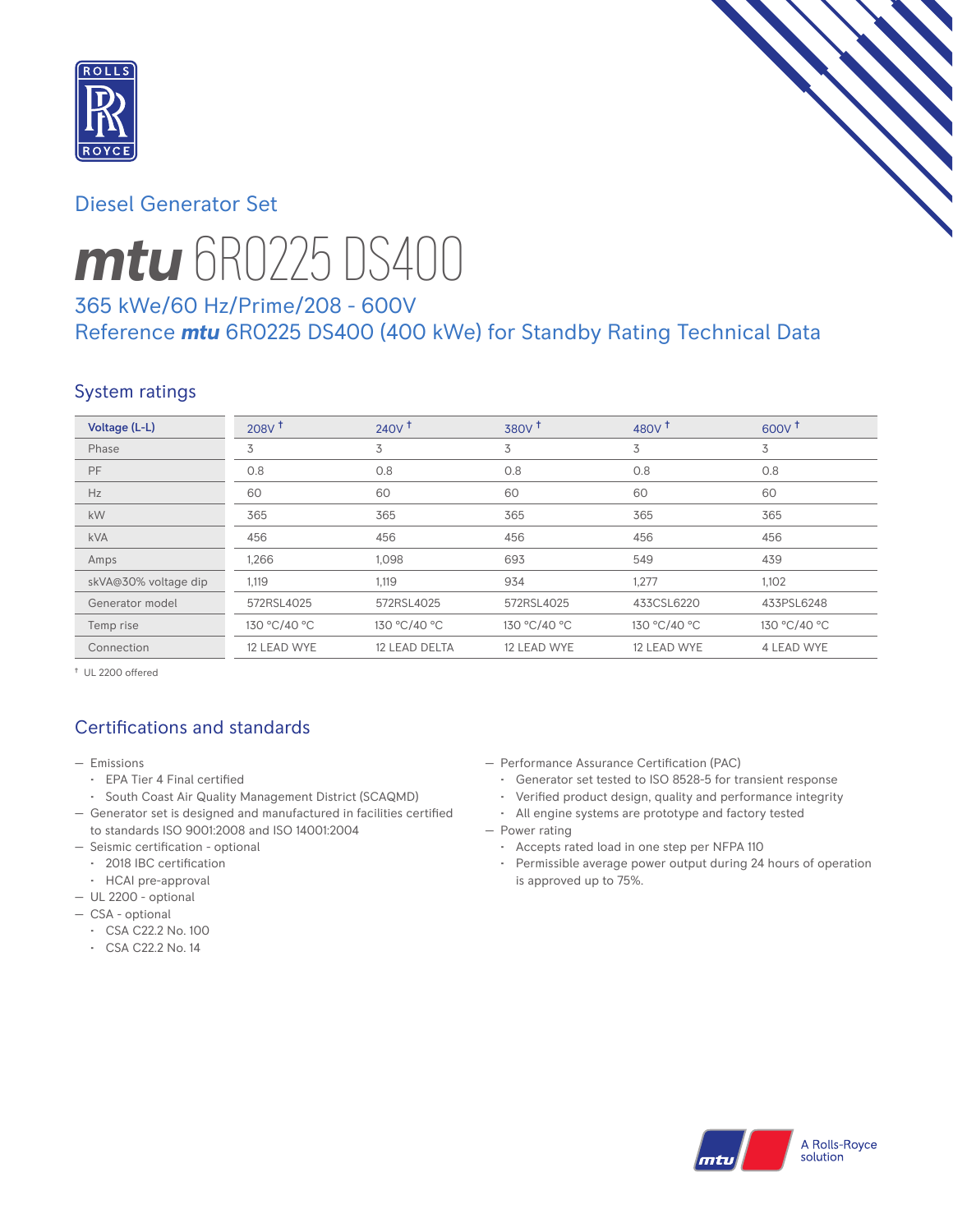## Standard features \*

- Single source supplier
- Global product support
- Two (2) Year/3,000 Hour Basic Limited Warranty
- 6135HFG06 diesel engine
	- 13.5 liter displacement
	- Common rail fuel injection
	- 4-cycle
- Engine-generator resilient mounted
- Complete range of accessories
- Cooling system
- Integral set-mounted
	- Engine-driven fan

## Standard equipment \*

#### Engine

- Air cleaner
- Oil pump
- Oil drain extension and shut-off valve
- Full flow oil filters
- Open crankcase ventilation
- Jacket water pump
- Thermostats
- Blower fan and fan drive
- Radiator unit mounted
- Electric starting motor 24V
- Governor electronic isochronous
- Base formed steel
- SAE flywheel and bell housing
- Charging alternator 24V
- Battery rack and cables
- Flexible fuel connectors
- Flexible exhaust connection
- EPA certified engine

#### **Generator**

- NEMA MG1, IEEE, and ANSI standards compliance for temperature rise and motor starting
- Sustained short circuit current of up to 300% of the rated current for up to 10 seconds
- Self-ventilated and drip-proof
- Superior voltage waveform
- Digital, solid state, volts-per-hertz regulator
- Brushless alternator with brushless pilot exciter
- 4 pole, rotating field
- 130 °C maximum prime temperature rise
- 1-bearing, sealed
- Flexible coupling
- Full amortisseur windings
- 125% rotor balancing
- 3-phase voltage sensing
- $\pm$  0.25% voltage regulation (570 frame) no load to full load
- $\pm$  1% voltage regulation (430 frame) no load to full load
- 100% of rated load one step
- 5% maximum total harmonic distortion
- Generator
	- Brushless, rotating field generator
	- 2/3 pitch windings
	- 300% short circuit capability with Permanent Magnet Generator (PMG)
		- ◊ PMG standard for 570 frame and larger
		- ◊ PMG optional for 430 frame and smaller
- Digital control panel(s)
	- UL recognized, CSA certified, NFPA 110
	- Complete system metering
	- LCD display

#### Digital control panel(s)

- Digital metering
- Engine parameters
- Generator protection functions
- Engine protection
- CANBus ECU communications
- Windows®-based software
- Multilingual capability
- Communications to remote annunciator
- Programmable input and output contacts
- UL recognized, CSA certified, CE approved
- Event recording
- IP 54 front panel rating with integrated gasket
- NFPA 110 compatible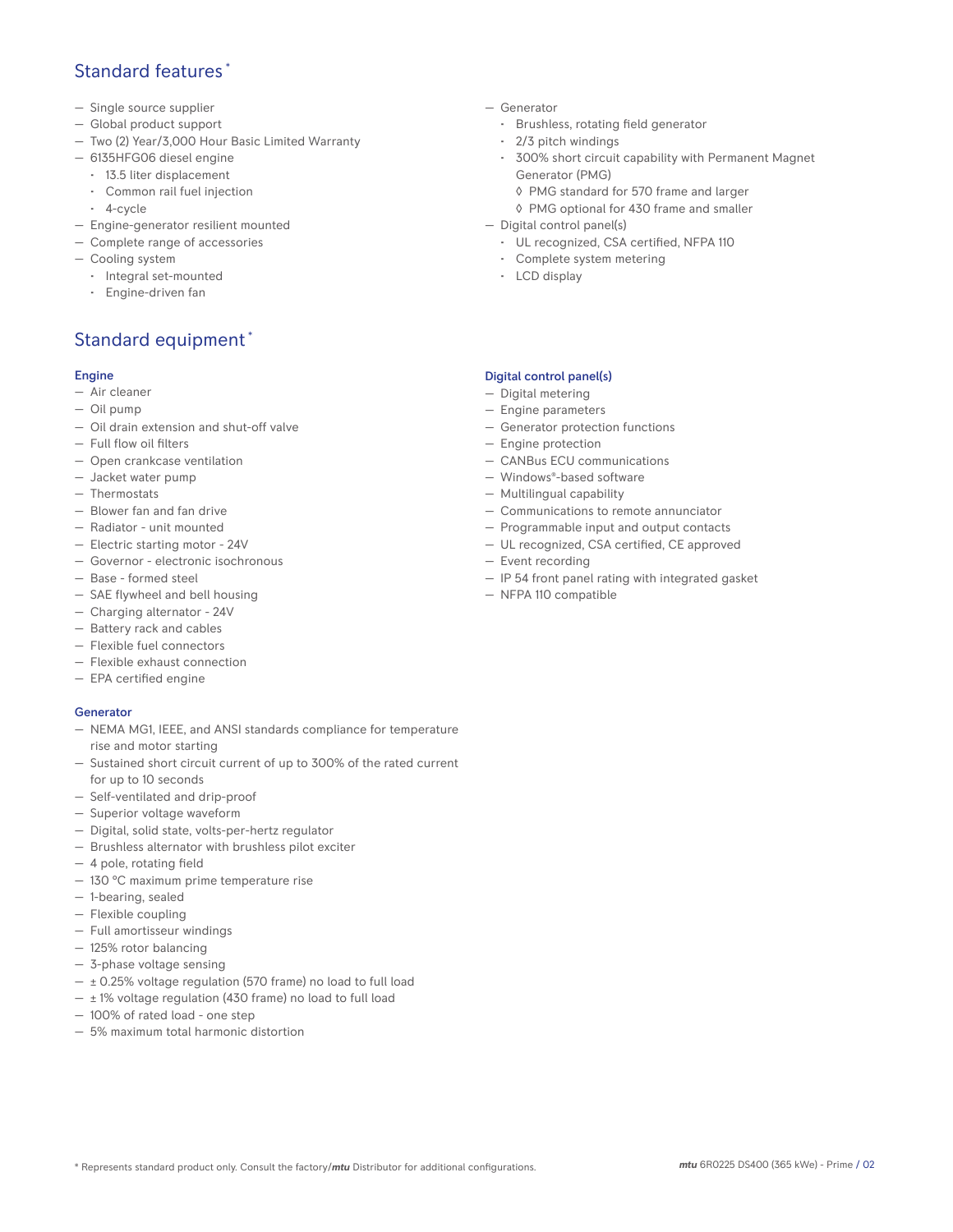## Application data

#### Engine

| Manufacturer                | John Deere  |
|-----------------------------|-------------|
| Model                       | 6135HFG06   |
| Type                        | 4-cycle     |
| Arrangement                 | 6-inline    |
| Displacement: $L (in3)$     | 13.5 (824)  |
| Bore: cm (in)               | 13.2(5.2)   |
| Stroke: cm (in)             | 16.5(6.5)   |
| Compression ratio           | 15.3:1      |
| Rated rpm                   | 1,800       |
| Engine governor             | <b>JDEC</b> |
| Maximum power: kWm (bhp)    | 473 (634)   |
| Steady state frequency band | ± 0.25%     |
| Air cleaner                 | dry         |
|                             |             |
|                             |             |

#### Liquid capacity

| Total oil system: L (gal)             | 48 (12.7)   |
|---------------------------------------|-------------|
| Engine jacket water capacity: L (gal) | 25(6.6)     |
| System coolant capacity: L (gal)      | 67.3 (17.8) |

#### Electrical

| Electric volts DC                                            | 24  |
|--------------------------------------------------------------|-----|
| Cold cranking amps under -17.8 $^{\circ}$ C (O $^{\circ}$ F) | 950 |
| Batteries: group size                                        | 31  |
| Batteries: quantity                                          |     |
|                                                              |     |

#### Fuel system

| Fuel supply connection size    | $-10$ JIC 37 $\degree$ female |
|--------------------------------|-------------------------------|
| Fuel return Connection size    | $-6$ JIC 37 $^{\circ}$ female |
| Maximum fuel Lift: m (ft)      | 2.4(7.9)                      |
| Recommended fuel               | diesel #2                     |
| Total fuel flow: L/hr (gal/hr) | 213.8 (56.48)                 |
|                                |                               |

#### Fuel consumption

| Fuel consumption<br>At 100% of power rating: L/hr (gal/hr)<br>At 75% of power rating: L/hr (gal/hr)<br>At 50% of power rating: L/hr (gal/hr)                                                                                                                                                              | 104.1(27.5)<br>77.9 (20.6)<br>54 (14.3)                                               |
|-----------------------------------------------------------------------------------------------------------------------------------------------------------------------------------------------------------------------------------------------------------------------------------------------------------|---------------------------------------------------------------------------------------|
| <b>DEF</b> consumption<br>At 100% of power rating: L/hr (gal/hr)                                                                                                                                                                                                                                          | 2.92(0.77)                                                                            |
| At 75% of power rating: L/hr (gal/hr)<br>At 50% of power rating: L/hr (gal/hr)                                                                                                                                                                                                                            | 2.34(0.62)<br>1.78(0.47)                                                              |
| Cooling - radiator system<br>Ambient capacity of radiator: °C (°F)                                                                                                                                                                                                                                        | 50 (122)                                                                              |
| Maximum restriction of cooling air: intake<br>and discharge side of radiator: kPa (in. H <sub>2</sub> O)<br>Water pump capacity: L/min (gpm)<br>Heat rejection to coolant: kW (BTUM)<br>Heat rejection to air to air: kW (BTUM)<br>Heat radiated to ambient: kW (BTUM)<br>Fan power: kW (hp) <sup>+</sup> | 0.124(0.5)<br>727 (192)<br>279 (15,881)<br>144 (8,196)<br>48.1 (2,735)<br>19.9 (26.7) |
| <sup>†</sup> Open power unit                                                                                                                                                                                                                                                                              |                                                                                       |
| Air requirements<br>Aspirating: *m <sup>3</sup> /min (SCFM)<br>Air flow required for radiator                                                                                                                                                                                                             | 36 (1,271)                                                                            |
| cooled unit: *m <sup>3</sup> /min (SCFM) <sup>+</sup><br>Remote cooled applications; air flow required for<br>dissipation of radiated generator set heat for a<br>maximum of 25 °F rise: *m <sup>3</sup> /min (SCFM)                                                                                      | 669.9 (23,658)<br>N/A                                                                 |
| * Air density = 1.184 kg/m <sup>3</sup> (0.0739 lbm/ft <sup>3</sup> )<br><sup>†</sup> Open power unit                                                                                                                                                                                                     |                                                                                       |
| <b>Exhaust system</b><br>Gas temperature (stack): °C (°F)<br>Maximum gas temperature during regeneration: °C (°F)                                                                                                                                                                                         | 527 (981)<br>727 (1,341)                                                              |

Gas volume at stack temperature: m<sup>3</sup>/min (CFM) 60 (2,119)

Maximum allowable back pressure at outlet of aftertreatment: kPa (in.  $H_2$ 0)

0) 2.6 (10.5)